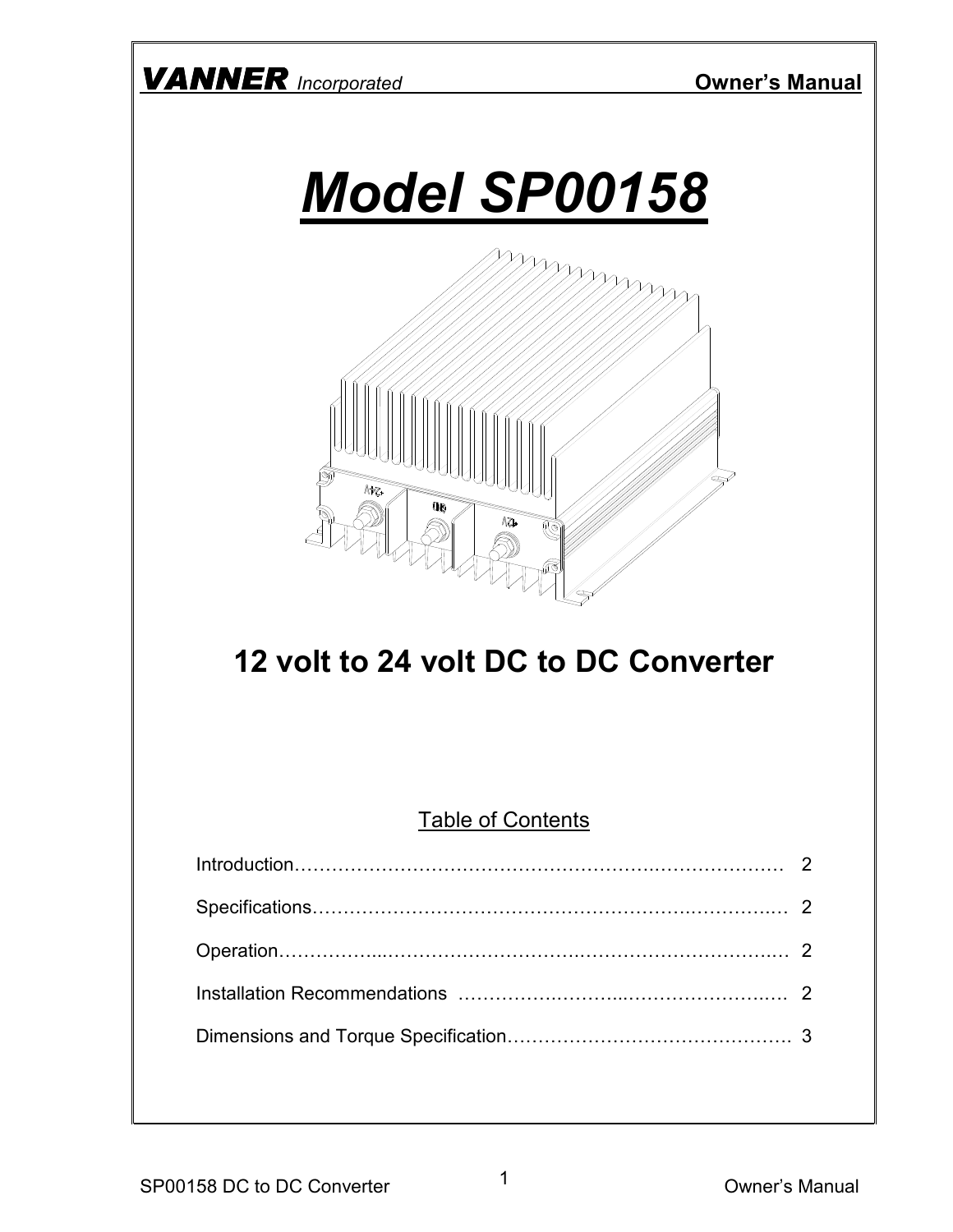## Introduction

Thank you for purchasing a Vanner DC to DC Converter. We are confident that you will be very pleased with its performance. With minimum maintenance and care, you can be assured of many years of trouble free service. The Vanner 12v TO 24v DC to DC Converter is an efficient and highly reliable method of obtaining 24 volt DC power from a 12 volt DC electrical system.

#### **Specifications**

| Specifications                      | Model Number SP00158                                                               |
|-------------------------------------|------------------------------------------------------------------------------------|
|                                     |                                                                                    |
| 12 Volt Input                       |                                                                                    |
| Input Voltage Range                 | 11.4 vdc to 20.0 vdc                                                               |
| Minimum start voltage               | $12.5$ vdc                                                                         |
| Input Amps                          | 100 amps max                                                                       |
|                                     |                                                                                    |
| 24 Volt Output                      |                                                                                    |
| Output Voltage                      | 27.5vdc                                                                            |
| Output Capacity (Amps)              | 0 to 45amps                                                                        |
|                                     |                                                                                    |
| <b>Ambient Temperature</b>          |                                                                                    |
| Operating Range                     | -40°C to +90°C (-40°F to 194°F)                                                    |
| Operating at Full Load              | -40°C to +60°C (-40°F to 140°F)                                                    |
|                                     |                                                                                    |
| <b>Emissions Compliance</b>         | FCC B 30 MHz $-$ 1 GHz                                                             |
|                                     | Navy fixed and Air Force 50 MHz - 1 GHz                                            |
| <b>Vibration Compliance</b>         | MIL STD 202F, Method 204D, Test Condition A                                        |
| <b>Environmental Considerations</b> | Anodized aluminum enclosure provides protection against salt, fungus, dust, water, |
|                                     | fuel vapors and all fluids associated with commercial and off-highway vehicle      |
|                                     | operations. Continuous exposure to splashes and spills should be avoided.          |
| Serviceable                         | No                                                                                 |
| Weight                              | 14 lbs                                                                             |

# **Operation**

Normal Operation: Model SP00158 DC to DC Converter will provide up to 45 amps continuous output and maintain 27.5 volts output voltage across the full range of DC input voltage. No minimum load is required.

No output condition: DC input voltage must be above 12.5 volts for the unit to "turn ON" and must remain above 11.4 volts during operation.

Overload Condition: An overload condition exists when the 24 volt load exceeds the SP00158 output rating of 45 amps. The symptoms that indicate an overload condition exists are output voltage below 27.5vdc combined with 45 amps output current. The overload condition will not damage the DC to DC Converter. During the overload, internal protection circuits reduce output voltage as needed to limit the output current to 45 amps.

Parallel Operation: Multiple Model SP00158 DC to DC Converters can be operated in parallel.

#### Installation Recommendations

Caution: This equipment employs components that tend to produce arcs and sparks. To prevent fire or explosion, do not install in compartments containing batteries or flammable materials. Safety goggles should always be worn when working near batteries

Terminal Connections: When connecting wires or cables to the electrical terminals (+24, GND, +12), do not exceed the specified torque of 120 in-lbs. Torque values higher than specified may damage the product, reducing performance or creating hazardous conditions.

Do not connect more than one conductor per terminal. Multiple wires and cables may overstress internal components, resulting in poor performance or creating hazardous conditions.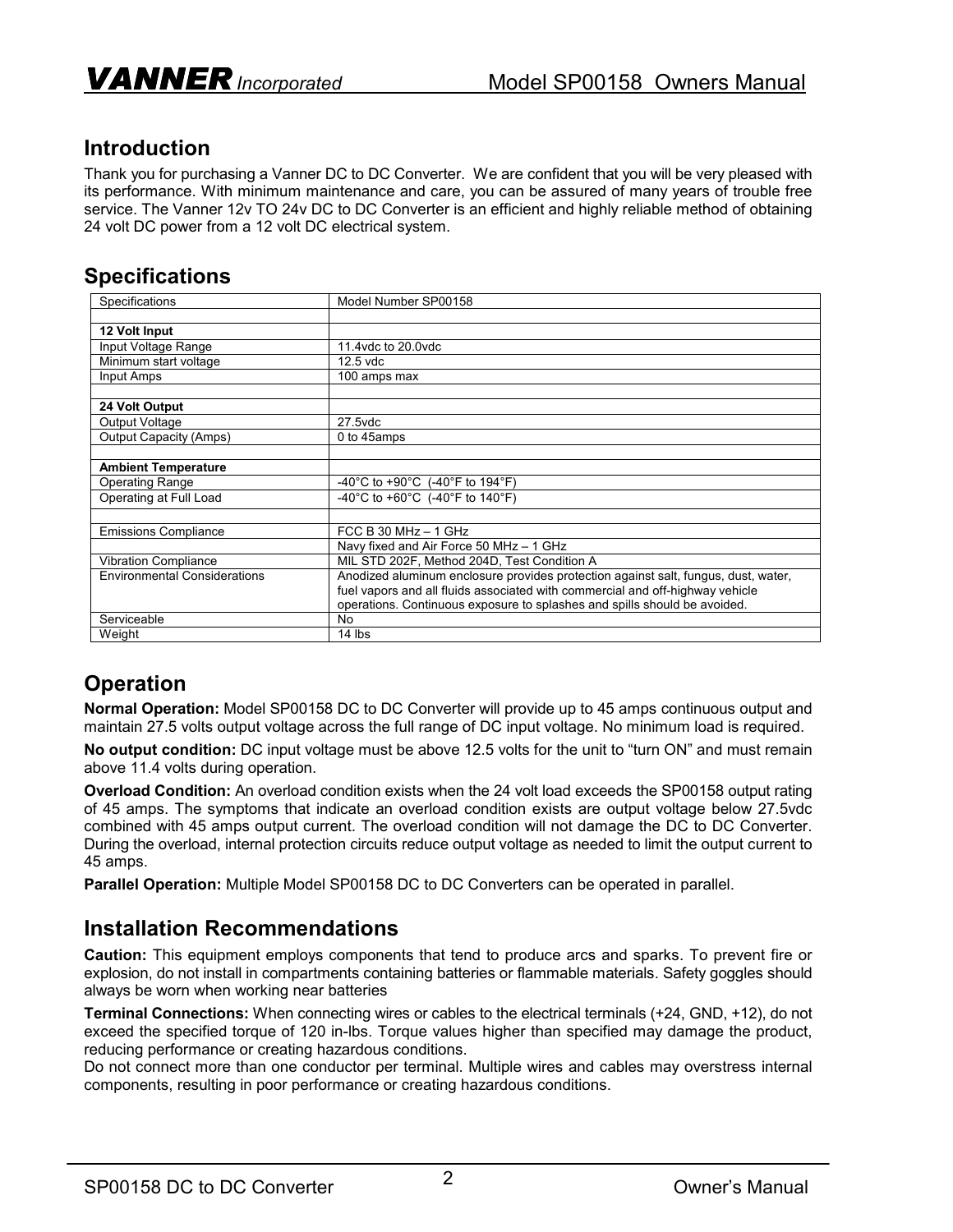Fusing: A fault protection device must be installed between the DC to DC Converter and the power source (battery). A fault protection device would be any fuse or circuit breaker properly rated for the maximum DC input current. This advisory is in accordance with SAE, NEC and UL, for mobile power applications.

Minimum Wire and Fuse Sizes: Connect Model SP00158 to the 12vdc source using #4AWG or larger cable, and protected by a 125 amp fuse or circuit breaker. Use the same size cable for the 12v, 24v and GND circuits. Install adequate fuse protection if smaller cables are used for the 24v and GND.

Wire Temperature rating: Since the DC to DC Converter can be operated in temperatures up to 90<sup>o</sup>, use wire rated at least 105ºC.

Mounting Location: The DC to DC Converter may be mounted in any orientation, however, the recommended orientation for optimum heat dissipation is wall mounted with fins vertical. It is recommended that the wiring terminals be down to prevent the possibility of a falling metal object shorting the terminals. Do not mount in zero-clearance compartment that may result in the DC to DC Converter overheating.

Environmental Protection: Do not expose to rain or moisture. The unit should be located in an area that will protect it from direct exposure to moisture such as high pressure washing, rain, etc.



### Model SP00158 Dimensions and Torque Specifications